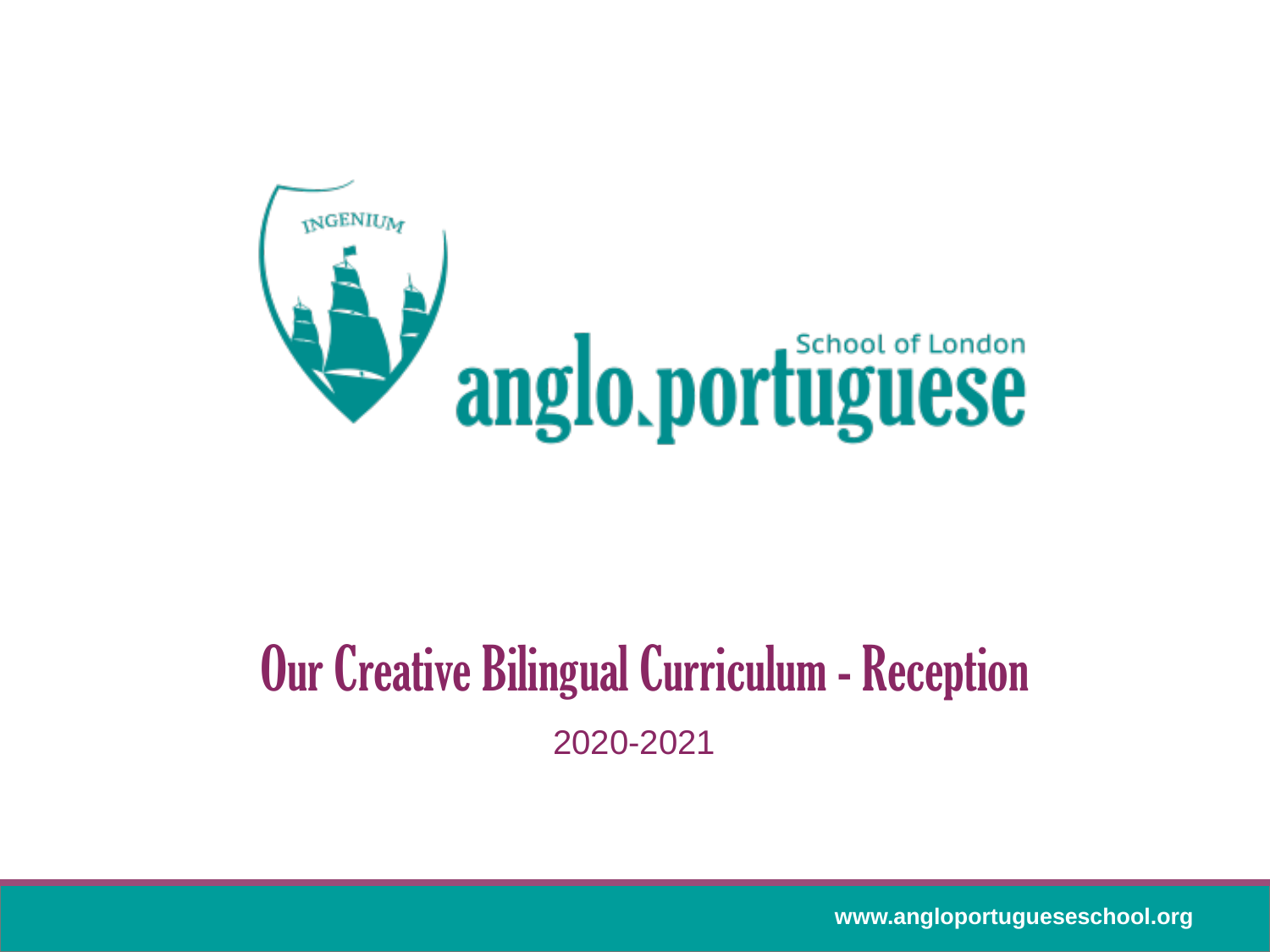| Year<br>R                          | Tudo sobre mim!<br>All about m                                                                                                                                                                                                                           | Celebrac                                                                                                                                                                                                                                                 | raditional<br>ales                                                                                                                                 | <b>Crescent</b><br>Growing.                                                                                                | /iagens                                                                                                                                                                                                                        |                                                                                                                                                                                                                                            |  |
|------------------------------------|----------------------------------------------------------------------------------------------------------------------------------------------------------------------------------------------------------------------------------------------------------|----------------------------------------------------------------------------------------------------------------------------------------------------------------------------------------------------------------------------------------------------------|----------------------------------------------------------------------------------------------------------------------------------------------------|----------------------------------------------------------------------------------------------------------------------------|--------------------------------------------------------------------------------------------------------------------------------------------------------------------------------------------------------------------------------|--------------------------------------------------------------------------------------------------------------------------------------------------------------------------------------------------------------------------------------------|--|
| <b>Term</b><br><b>Focus</b>        | <b>Autumn Term 1</b><br>Transition -All about me<br>Using senses<br>Exploring<br>People who help us<br>Friendship                                                                                                                                        | <b>Autumn Term 2</b><br>Seasonal change<br>Aut/Winter festivals and<br>celebrations<br>Nutrition                                                                                                                                                         | <b>Spring Term 1</b><br>Construction<br><b>Traditional tales</b><br>Homes and houses<br>Carnaval                                                   | <b>Spring Term 2</b><br>Growing<br>(Plants and animals)                                                                    | <b>Summer Term 1</b><br>Materials/changes<br>Journeys - transport                                                                                                                                                              | <b>Summer Term 2</b><br>Mini-beasts<br>Pond life: Life cycles<br>Healthy picnic                                                                                                                                                            |  |
| <b>Whole school</b><br>values      | Our school community and our school values<br>Collaboration<br>Children's rights                                                                                                                                                                         |                                                                                                                                                                                                                                                          |                                                                                                                                                    | Our local community: Respecting diversity in society and<br>nature<br>Responsibility and resilience                        |                                                                                                                                                                                                                                | Our world: multicultural awareness and appreciation for<br>other cultures<br>Perseverance and aiming high                                                                                                                                  |  |
| <b>Quality Texts</b><br>(Stimulus) | <b>Halibut Jackson (Lit</b><br>Tree)<br><b>The Gruffalo</b><br>Super duper you<br>Can I build another me?<br>SAVIS LUCAS<br><b>HALIBUT</b><br><b>JACKSON</b><br>Ă                                                                                        | Pumpkin soup<br>Tree: seasons come and<br>seasons go<br><b>Tidy</b><br>90 <sub>u</sub> p                                                                                                                                                                 | The Three Little Pigs<br><b>Iggy Peck, Architect</b><br>(Lit tree)<br>Goldilocks project (Lit<br>Tree)<br>PECK The Three                           | The tiny seed (Lit Tree)<br>The odd egg (Lit Tree)<br>Chicken's aren't the only<br>ones                                    | Lost and found - south<br>pole (Lit Tree)<br><b>Stanley's stick (Lit</b><br>tree)<br>Night Pirates - sea<br>adventure (Lit Tree)<br>You can't take an<br>elephant on the bus<br>Oi! Get off our train!<br><b><i>TRMLFY</i></b> | Oi frog! (Lit tree)<br>Bog baby (DPiL)<br><b>Snail trail</b><br>Bog Baby                                                                                                                                                                   |  |
| <b>Reading</b>                     | Various opportunities for children to read on a 1:1 level and in small groups. Daily phonics sessions following Rwinc Programme.                                                                                                                         |                                                                                                                                                                                                                                                          |                                                                                                                                                    |                                                                                                                            |                                                                                                                                                                                                                                |                                                                                                                                                                                                                                            |  |
| <b>Writing</b>                     | Mark making Captions using<br>initial sounds Name writing<br>Labelling                                                                                                                                                                                   | Mark making Captions using<br>initial sounds Name writing<br>Labelling Information books<br>Cards lists                                                                                                                                                  | Story retelling<br>Recounts<br><b>Instructions Poems Diary</b><br>Cards                                                                            | <b>Information</b> books<br><b>Questions Diary Poems</b><br>Rhymes                                                         | Tickets Labelling maps<br>Driving licence Recount<br><b>Information books</b><br>Captions using initial<br>sounds                                                                                                              | <b>Information books Story</b><br>retelling Instructions<br>Poems Diary Cards                                                                                                                                                              |  |
| <b>Learning</b><br>outcomes        | Learn the names for<br>different parts of the body<br>Learn how these parts work<br>and what their purposes are<br><b>Explore their senses</b><br>Learn about families and<br>liscuss their own [1]<br>arn the importance of <b>Let</b><br>being healthy | Learn about different types of<br>weather and seasons<br>Explore different and shared<br>celebrations within large and<br>small communities<br><b>Elearn about light and dark and</b><br>night and day<br>Learn about nocturnal &<br>hibernating animals | Learn about different<br>homes and ways of living<br>around the world<br>Learn about people who<br>help us - different jobs, at<br>home, at school | Make observations of<br>animals and plants and<br>explain why things occur<br>Keep a growth diary of<br>plants and animals | Learn about how life was<br>different in the past Learn<br>about journeys, different<br>types of transport and<br>maps Learn about space<br>Protecting the planet                                                              | Staying safe in the sun and<br>sea<br>Learn about different<br>types of minibeasts and<br>habitats<br>Become aware of<br>similarities and<br>differences between<br>places, people, objects and<br>living things<br>Talk about features of |  |
|                                    |                                                                                                                                                                                                                                                          |                                                                                                                                                                                                                                                          |                                                                                                                                                    |                                                                                                                            | www.angloportugueseschool.org                                                                                                                                                                                                  | their own environment                                                                                                                                                                                                                      |  |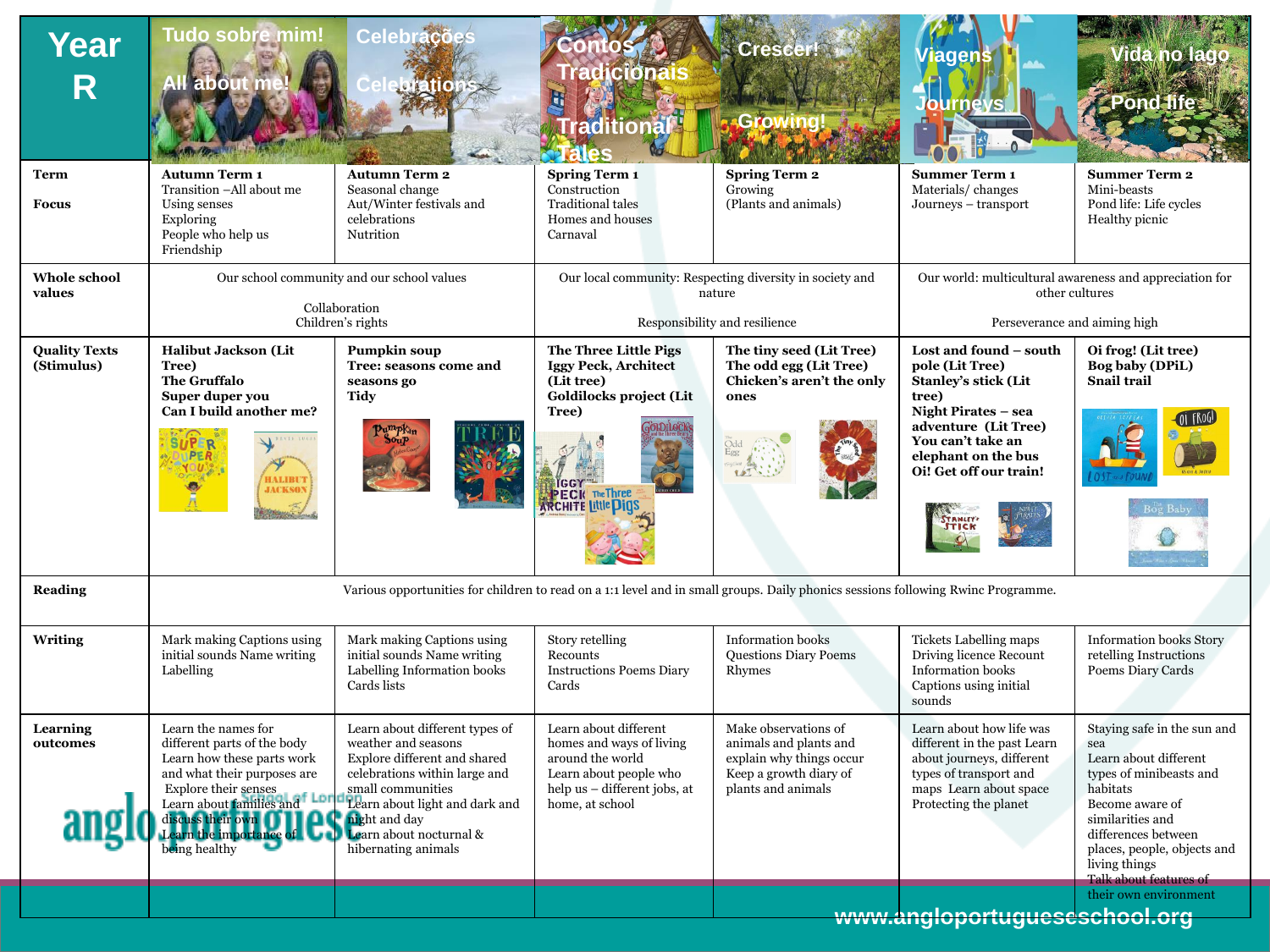| Year<br>R                                                       | Tudo sobre mim!<br><b>All about me</b>                                                                                                                                                                                                                | $\bullet$ $\bullet$ $\bullet$ $\bullet$ $\bullet$ $\bullet$                                                                                                                                                                                                                       | <b>RICICIONS</b><br><b>raditiona</b>                                                                                                                                                                             | <b>Cresce</b><br>rowin                                                                                                                                                                                                                                                  | /iagens<br>rnevs                                                                                                                                                                                                                                  |                                                                                                                                                                                                      |
|-----------------------------------------------------------------|-------------------------------------------------------------------------------------------------------------------------------------------------------------------------------------------------------------------------------------------------------|-----------------------------------------------------------------------------------------------------------------------------------------------------------------------------------------------------------------------------------------------------------------------------------|------------------------------------------------------------------------------------------------------------------------------------------------------------------------------------------------------------------|-------------------------------------------------------------------------------------------------------------------------------------------------------------------------------------------------------------------------------------------------------------------------|---------------------------------------------------------------------------------------------------------------------------------------------------------------------------------------------------------------------------------------------------|------------------------------------------------------------------------------------------------------------------------------------------------------------------------------------------------------|
| <b>Term</b><br><b>Focus</b>                                     | <b>Autumn Term 1</b><br>Transition -All about me<br>Using senses<br>Exploring<br>People who help us<br>Friendship                                                                                                                                     | <b>Autumn Term 2</b><br>Seasonal change<br>Aut/Winter festivals and<br>celebrations<br>Nutrition                                                                                                                                                                                  | <b>Spring Term 1</b><br>Construction<br><b>Traditional tales</b><br>Homes and houses<br>Carnaval                                                                                                                 | <b>Spring Term 2</b><br>Growing<br>(Plants and animals)                                                                                                                                                                                                                 | <b>Summer Term 1</b><br>Materials/changes<br>Journeys - transport                                                                                                                                                                                 | <b>Summer Term 2</b><br>Mini-beasts<br>Pond life: Life cycles<br>Healthy picnic                                                                                                                      |
| Communication<br>and language<br><b>Physical</b><br>Development | Developing ideas,<br>vocabulary and role play<br>props about ourselves<br>Indoors: Home corner<br>Outdoors: Doctor surgery -<br>charts height, parts of body,<br>bones (xrays, masks, etc)<br>Games Gross motor focus-<br>link to ourselves Dough gym | Developing ideas, vocabulary<br>and role play props about<br>festivals, asking questions and<br>listening to others<br>Indoors: goldilocks and three<br>bears house<br>Outdoors: Market stall - fruit<br>and vegetables<br>Dance Handling tools Dough<br>gym Fine motor focus the | Retelling stories/role<br>play/puppet show<br>Questions-how and why<br>Indoors: Three little<br>pig's house<br>Outdoors: Builders' yard<br>or 'fix it' shop<br>Dance relating to stories<br>Handling tools Dough | Developing ideas, vocabulary<br>and role play props around<br>growth - asking questions -<br>why and how things grow<br><b>Outdoors: Flower</b><br>Market/shop<br>Indoors: baby unit at the<br>hospital / Vet<br>Health and Hygiene<br><b>Gymnastics Handling tools</b> | Developing ideas,<br>vocabulary and role play<br>props about transport,<br>asking relevant questions<br>and listening to others<br>Indoors: Travel shop<br>Outdoors: Boat / sand<br>area<br>Health-teeth/diet<br><b>Gymnastics Handling tools</b> | Understanding and using<br>new vocabulary Questions-<br>how and why<br>Indoors: seaside shop<br>Outdoors: investigation<br>station - Minibeasts<br>Games prep sports day<br>Handling tools Dough gym |
|                                                                 | Healthy diet/exercise                                                                                                                                                                                                                                 | reading, pegs, dolls clothes etc                                                                                                                                                                                                                                                  | gym Fine motor focus<br>handwriting/orientation<br>Health-sun protection                                                                                                                                         | Dough gym Fine motor focus<br>handwriting/orientation                                                                                                                                                                                                                   | Dough gym Fine motor<br>focus<br>handwriting/orientation                                                                                                                                                                                          | Fine motor focus<br>handwriting/orientation                                                                                                                                                          |
| <b>Personal Social</b><br><b>Emotional</b><br>Development       | Become more aware of their<br>feelings and know that some<br>actions and words can hurt<br>others' feelings<br>Select and use<br>resources<br>independently<br>Play co-operatively                                                                    | How do we keep healthy?<br>Sharing fairly<br>Showing respect celebrating<br>things differently / respect to<br>the environment                                                                                                                                                    | Being kind, helpful<br>Taking care others,<br>$Helping - them helping$<br>others and others<br>helping them                                                                                                      | Looking after the environment<br>Describing and sorting<br>materials • Recycling and<br>deforestation<br>Plants and animals Minibeast<br>hunt Animals and their<br>habitats                                                                                             | Family traditions<br>Looking after the<br>environment<br>Safety on the move<br>Planning a trip                                                                                                                                                    | Customs and traditions<br>from different countries<br>Looking at their country of<br>origin                                                                                                          |

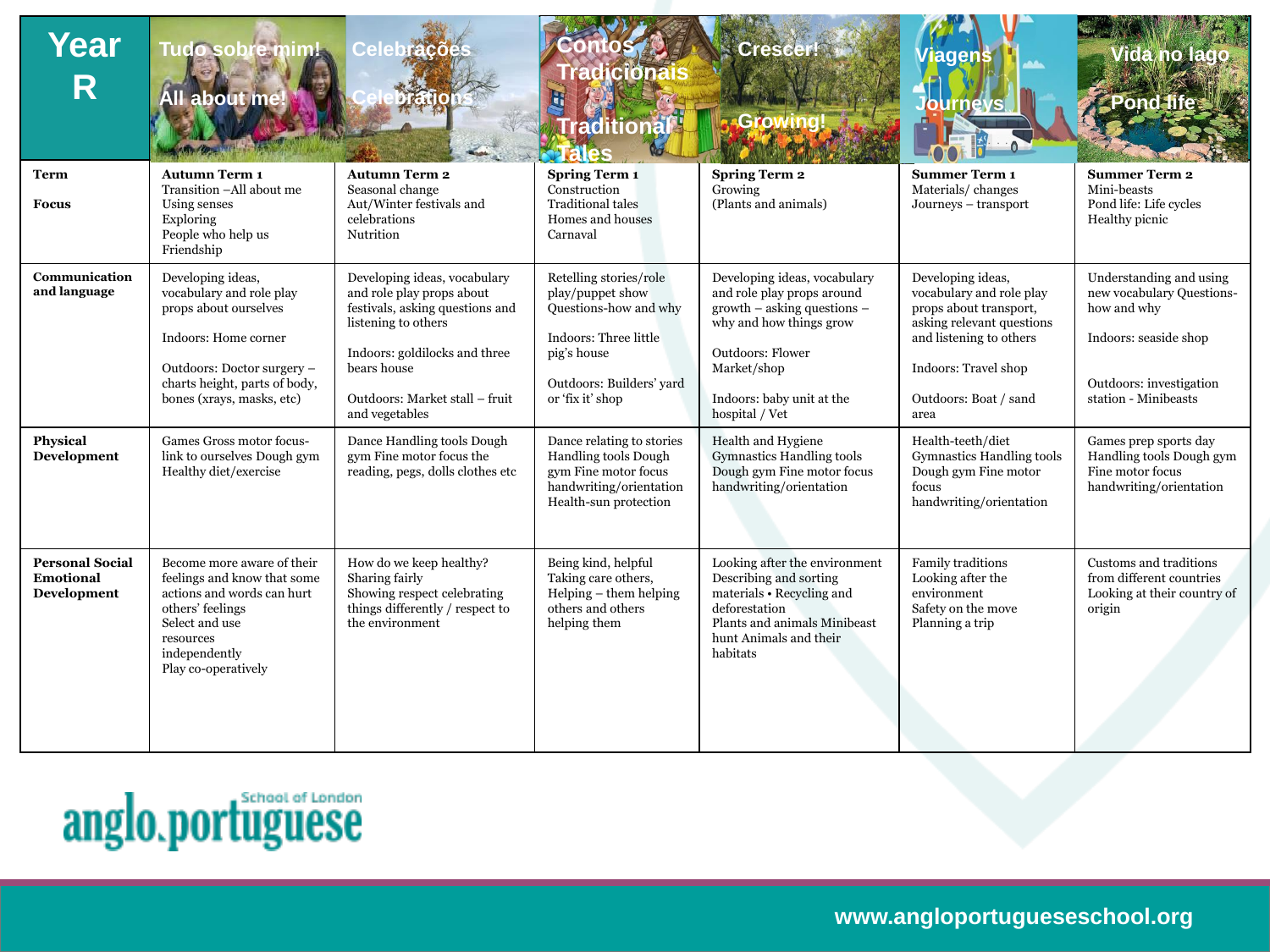| Year<br>R                   | <b>Tudo sobre mim!</b><br><b>All about</b>                                                                                                                                                                                                                            | Celebrações<br><b>Porations</b>                                                                                                                                                                                                                  | $1$ <b>G</b> $\odot$<br><b>raditional</b><br>ales                                                                                                                                              | Crescer<br>Growin                                                                                                                                                                                                                                            | /iagens<br>mevs                                                                                                                                                                                                                    |                                                                                                                                                                                                    |
|-----------------------------|-----------------------------------------------------------------------------------------------------------------------------------------------------------------------------------------------------------------------------------------------------------------------|--------------------------------------------------------------------------------------------------------------------------------------------------------------------------------------------------------------------------------------------------|------------------------------------------------------------------------------------------------------------------------------------------------------------------------------------------------|--------------------------------------------------------------------------------------------------------------------------------------------------------------------------------------------------------------------------------------------------------------|------------------------------------------------------------------------------------------------------------------------------------------------------------------------------------------------------------------------------------|----------------------------------------------------------------------------------------------------------------------------------------------------------------------------------------------------|
| <b>Term</b><br><b>Focus</b> | <b>Autumn Term 1</b><br>Transition -All about me<br>Using senses<br>Exploring<br>People who help us<br>Friendship                                                                                                                                                     | <b>Autumn Term 2</b><br>Seasonal change<br>Aut/Winter festivals and<br>celebrations<br>Nutrition                                                                                                                                                 | <b>Spring Term 1</b><br>Construction<br><b>Traditional tales</b><br>Homes and houses<br>Carnaval                                                                                               | <b>Spring Term 2</b><br>Growing<br>(Plants and animals)                                                                                                                                                                                                      | <b>Summer Term 1</b><br>Materials/changes<br>Journeys - transport                                                                                                                                                                  | <b>Summer Term 2</b><br>Mini-beasts<br>Pond life: Life cycles<br>Healthy picnic                                                                                                                    |
| Portuguese                  | Identidade pessoal e<br>Pessoas:<br>Eu! Tudo sobre mim.<br>Partes do corpo, ações<br>realizadas com as mesmas e<br>os cinco sentidos (texturas,<br>cheiros, sabores, sons e<br>imagens).<br>As emoções, exprimir e<br>identificar emoções do<br>próprio e dos outros. | Vida familiar e social:<br>Refeições (alimentos sazonais,<br>objetos, hábitos<br>familiares).<br>Festas (celebrações: Dia das<br>bruxas, São Martinho e Natal)<br>Ambiente:<br>Outono e Inverno.<br>Animais que hibernam<br>Os estados do tempo. | Lugares que se conhecem:<br>A minha casa, a escola, área<br>de residência e serviços.<br>Vida familiar<br>e social: rotina familiar e<br>profissões.<br>Quando crescer quero ser<br>O Carnaval | Ambiente:<br>Como cuidar do ambiente:<br>a reciclagem.<br>Fauna e flora:<br>animais domésticos, animais<br>da quinta e animais<br>selvagens.<br>Estações do ano:<br>Primavera (alimentos<br>sazonais: frutas e legumes).<br>Os estados do tempo.<br>A Páscoa | Deslocações e meios de<br>transporte terrestres,<br>aquáticos e aéreos.<br>Viagens pela terra, pelo ar<br>e pela água.<br>Itinerários e direções.<br>Mapas: Identificar<br>diferentes tipos de mapa.<br>Fazer uma caça ao tesouro. | Lugares que se conhecem:<br>Estações do ano:<br>Verão<br>Os estados do tempo.<br>Tempos livres (atividades<br>desportivas e de lazer/<br>gostos e preferências).<br>A praia<br>O campo<br>A cidade |
| Portuguese<br>quality texts | A minha professora é um<br>monstro.<br>Da cabeça até aos pés.<br>O meu corpo, o teu corpo<br>O monstro das cores<br>Porque choramos?<br>Hoje sinto-me: $de A a Z$<br>O grande livro das emoções<br>Dia bom ou dia mau?                                                | Comida, comida, comida<br>fabulosa<br>As Corujas Bebés<br>A filha do grufalão<br>Batata Chaca Chaca<br>Lenda de São Martinho<br>A Sopa de pedra                                                                                                  | Os três porquinhos<br>O macaco do rabo cortado<br>O meu avô<br>O Capuchinho Vermelho                                                                                                           | A Surpresa da Handa<br>João e o pé de feijão<br>Como é que uma galinha                                                                                                                                                                                       | Vrum, vrum!<br>Lá vamos nós!<br>Naughty Bus?<br>Elétrico Maroto?                                                                                                                                                                   | O Peixe Arco Íris<br>A cigarra e a formiga<br>O rato do campo e da<br>cidade.<br>Uma lagarta muito gulosa<br>Uma onda pequenina<br>Balbúrdia                                                       |
| Portuguese<br>songs         | Cabeça, ombros, joelhos e<br>School of London<br>pés.<br>anglo sportugles de Natal portuguesas.                                                                                                                                                                       | Laranjas e bananas                                                                                                                                                                                                                               | As profissões Panda e os<br>caricas                                                                                                                                                            | Os sons dos animais                                                                                                                                                                                                                                          | O autocarro do Panda                                                                                                                                                                                                               | Baile olímpico                                                                                                                                                                                     |